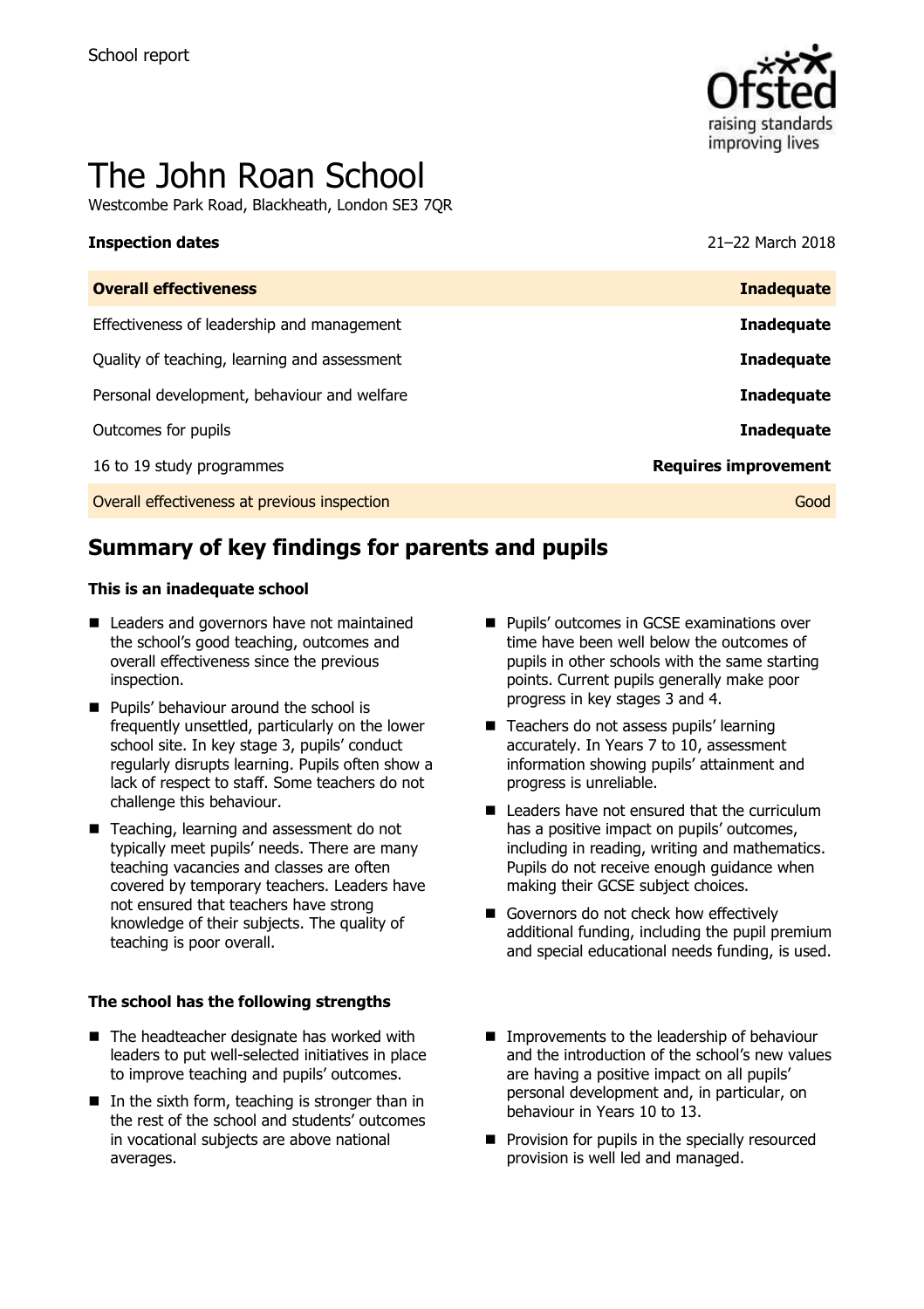

# **Full report**

In accordance with section 44(2) of the Education Act 2005, Her Majesty's Chief Inspector is of the opinion that this school has serious weaknesses, because it is performing significantly less well than it might in all the circumstances reasonably be expected to perform.

### **What does the school need to do to improve further?**

- Improve the effectiveness of leadership and management, including governance, by:
	- ensuring that teachers' assessments of pupils' learning and progress are accurate and reliable
	- holding staff to account for the progress and learning of pupils they teach
	- ensuring that additional funds are spent effectively to improve the progress of pupils who have special educational needs (SEN) and/or disabilities, and pupils who start the school with low attainment in reading, writing and mathematics, and/or those who are disadvantaged.
- Improving teaching, assessment and pupils' learning, by:
	- ensuring that teachers have consistently good subject knowledge and receive training when this is not the case
	- improving the teaching of reading, writing and mathematics skills and knowledge across the curriculum
	- supporting all staff to follow the school's behaviour policy and promote a consistently calm learning atmosphere, so that pupils are actively engaged in their own learning and make progress.
- **IMProving pupils' personal development and behaviour, by:** 
	- improving their attendance and punctuality
	- reducing the number of fixed-term exclusions
	- ensuring that the curriculum matches pupils' needs and engages and motivates pupils
	- providing effective guidance for pupils when they make subject choices for GCSE.

An external review of the school's use of the pupil premium funding should be undertaken to assess how this aspect of leadership and governance may be improved.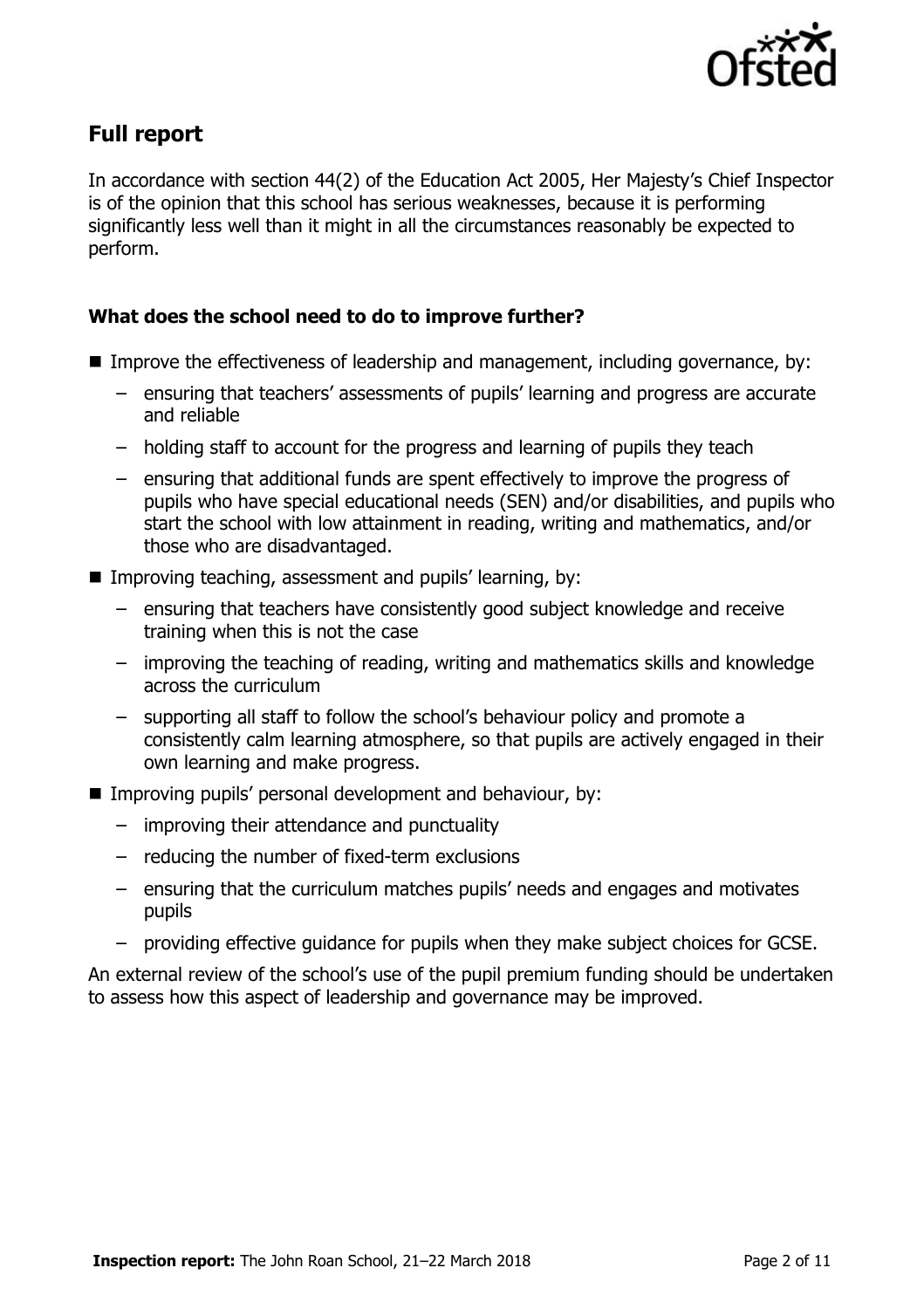

# **Inspection judgements**

#### **Effectiveness of leadership and management Inadequate**

- **F** Frequent changes in the leadership of the school over recent years have created uncertainty for pupils. This has had a negative impact on teaching, pupils' learning and behaviour in the past. Parents have expressed concern about these frequent changes in leadership.
- Leaders and governors have not made sure that additional funding, including the pupil premium funding, the Year 7 numeracy and literacy catch-up funding and the funding for pupils who have SEN and/or disabilities, is spent effectively.
- Leaders have not evaluated the curriculum to check that it meets pupils' needs. They have not ensured that pupils build the strong knowledge and skills they need in reading, writing and mathematics. As a result, pupils fail to develop the necessary knowledge and skills in these subjects. Pupils do not typically read for pleasure. They choose books that are not challenging and that do not develop their reading effectively.
- In the past, pupils have not received effective quidance to help them to make subject choices for GCSE. Many pupils in key stage 4 are on inappropriate courses because of this lack of support.
- Parents do not receive enough information about their children's learning and progress. The response to Parent View, the Ofsted online survey, was very high and in many instances parents were critical of the school's lack of communication with them.
- **Pupils are not encouraged to take on responsibility widely in the school. Leaders have** not ensured that pupils have opportunities to contribute to helping the school to develop and improve.
- The headteacher designate is an experienced headteacher with high expectations. She has identified accurately where improvements are needed most. She has a clear vision of what needs to be done. Pupils, parents and staff said that under her leadership the behaviour of older pupils is improving.
- An effective programme of training for all teachers is now in place. Leaders have identified key priorities to develop teaching. They have delivered whole-school training on assessment and how to use assessment information to match work to pupils' needs. A team of leaders coaches teachers to improve classroom practice and teaching is improving as a result. However, with the high turnover of temporary staff the impact on improving the overall quality of teaching is at an early stage.
- Senior leaders have put training in place to support middle leaders in developing leadership skills. This training is too recent to have had a sustained impact on pupils' outcomes. However, middle leaders are more confident in analysing pupils' progress and use this information to provide additional support for pupils in Year 11 who fall behind.
- **Pupils take part in extra-curricular activities including drama performances and sporting** activities. Over 200 pupils from all year groups choose to study a musical instrument. Other extra-curricular opportunities focus mainly on support for pupils in Year 11 for examinations. Pupils in Year 11, including disadvantaged pupils, attend these additional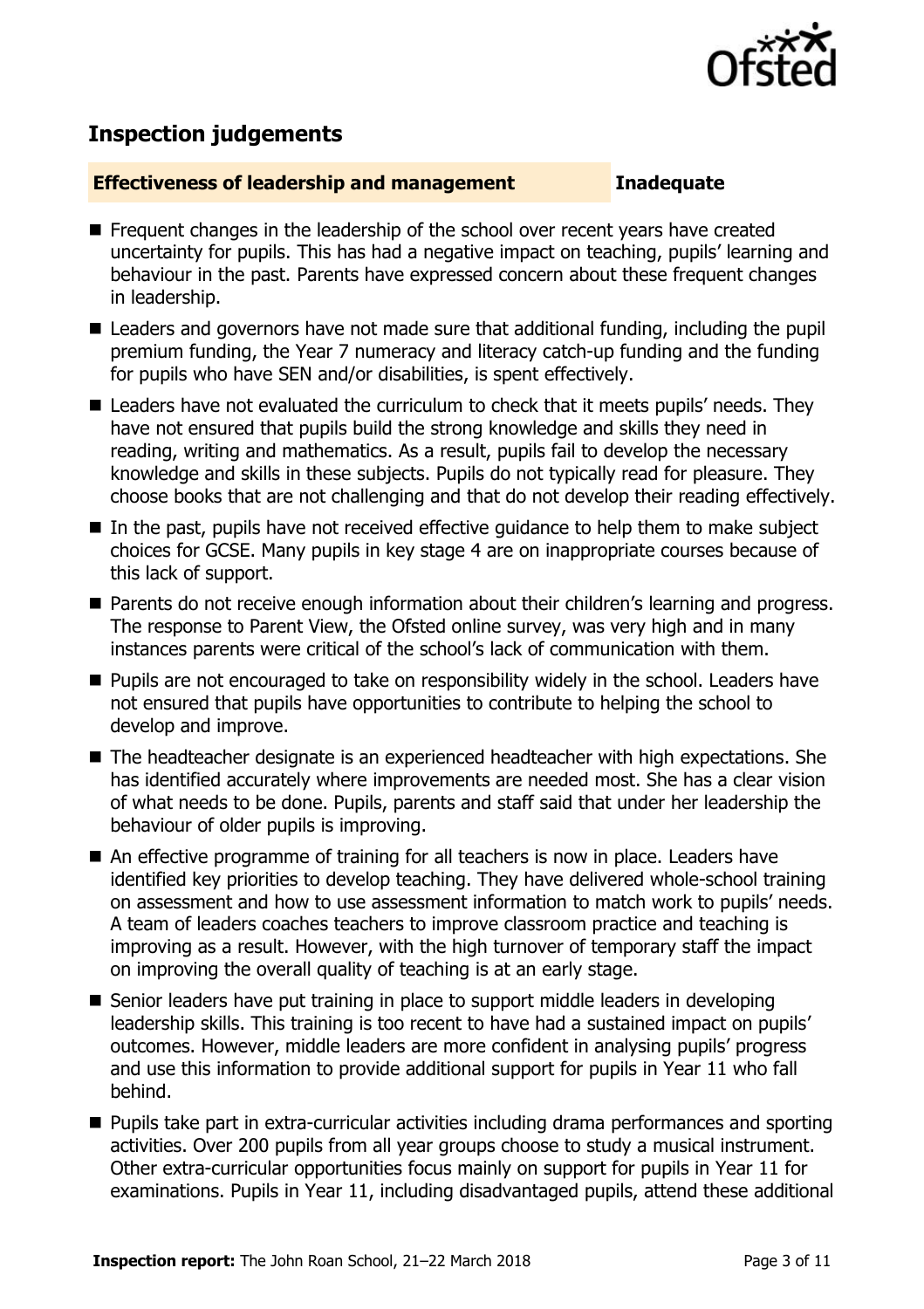

sessions regularly and as a result they make stronger progress than in the past.

- A new programme to develop spiritual, moral, social and cultural development was introduced in September 2017. As a result, pupils learn about fundamental British values, develop mutual respect for other cultures and faiths, and prepare for life in modern Britain. Pupils said that they enjoy this programme, which is delivered through tutor time and in assemblies.
- Leaders and governors have ensured that provision in the specially resourced provision is tailored carefully to pupils' needs.

#### **Governance of the school**

- The governing body has recently carried out a review of governance. Newly recruited governors have brought relevant expertise and experience to the governing body. However, governors have not acted to secure improvements in response to the review.
- Governors are ambitious for the pupils. Together with the local authority, they organised additional support for the school through the University Schools Trust. Governors are focused on improving the quality of the school's work, but it is too soon to evaluate the impact of new initiatives because many of the changes are so recent.
- Governors have not made sure that they receive sufficiently detailed information from senior leaders to enable them to ask challenging questions about pupils' outcomes. This affects governors' ability to make strategic decisions. For example, governors have not ensured that pupil premium funding, Year 7 catch-up funding and funding for pupils who have SEN and/or disabilities have been spent effectively.

#### **Safeguarding**

- The arrangements for safeguarding are effective.
- The checks on staff prior to employing them are appropriate. Senior staff with responsibility for safeguarding are suitably trained. All staff have received safeguarding training and are vigilant. Pupils said they feel safe in school. However, leaders have not made sure that pupils have a detailed knowledge of how to keep safe outside of school.
- First aid for pupils and medical provision is effective. Leaders make sure that risk assessments ahead of educational visits are thorough.
- Leaders engage effectively with parents and other stakeholders to make sure that pupils are supported and safe.

#### **Quality of teaching, learning and assessment Inadequate**

- Frequent changes in teaching staff have had a negative impact on pupils' learning. Many classes are taught by temporary teachers. This situation has persisted for several years. Pupils are frequently disaffected, behave poorly in class and disturb the learning of others. Parents are rightly concerned about the impact of weak teaching on their children's learning.
- The depth of teachers' understanding, and knowledge of their subjects is variable.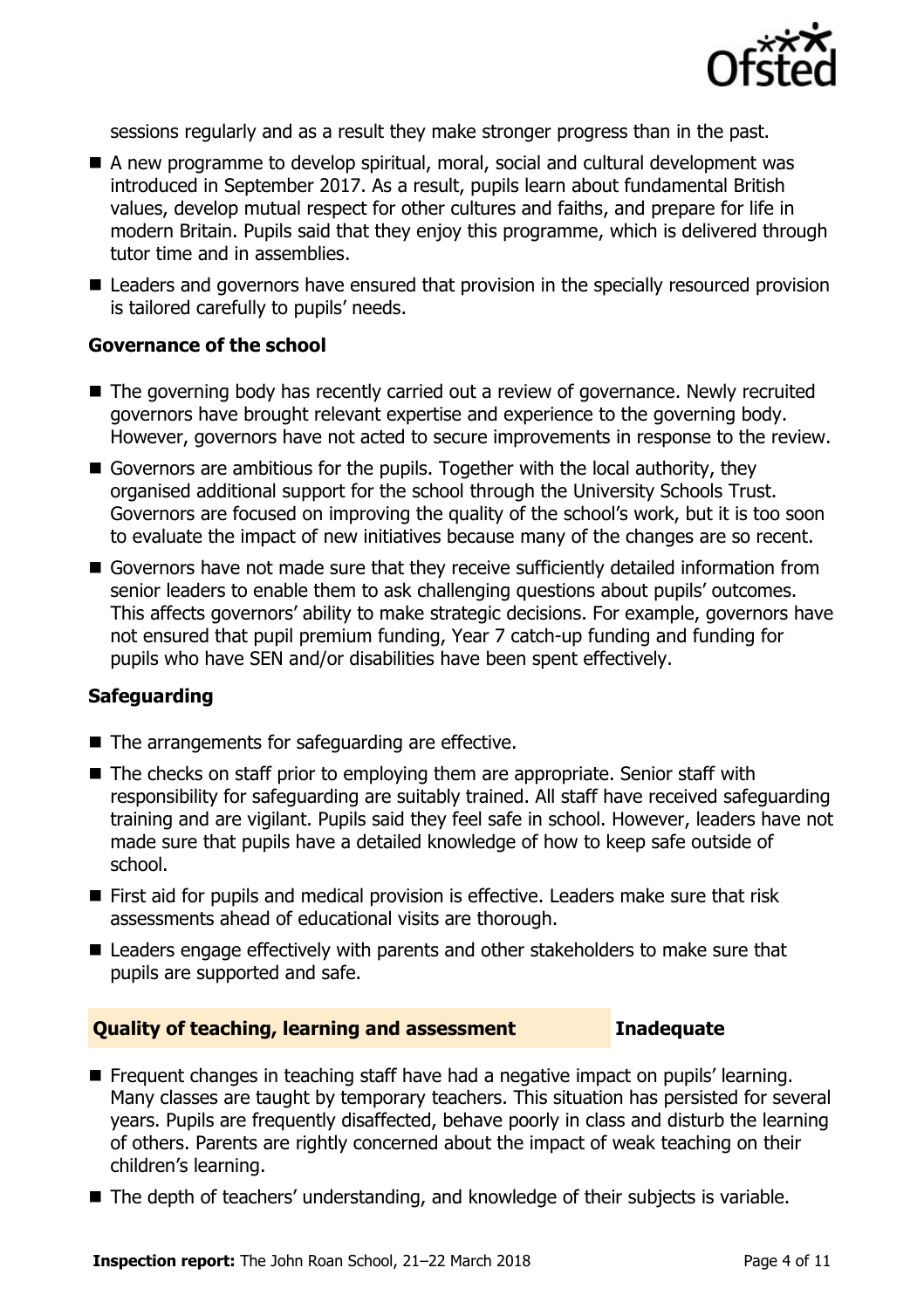

Pupils are typically unclear about what they need to do to achieve well and are unsure how to improve their work.

- Teaching does not meet the needs of different groups of pupils. Teachers rarely plan tasks that meet the needs of pupils who have SEN and/or disabilities. Support for pupils in Years 7 to 10 who fall behind in their work is not focused effectively to help them to catch up.
- Assessment of pupils' progress in Years 7 to 10 is not reliable. Teachers do not generally identify pupils' needs or know their pupils' starting points. Despite the wide range of pupils' starting points, pupils are often expected to do the same work. In some classes in key stage 4, pupils are set tasks more suitable for pupils in key stage 3, while in some key stage 3 classes, pupils repeat learning that they covered in primary school. Pupils who find the work too difficult or too easy, and pupils who are bored, often show a lack of engagement and disrupt learning.
- The assessment of attainment in Year 11 is more accurate than in other year groups. Teachers have benefited from training and additional guidance from leaders. However, leaders and governors do not hold staff rigorously enough to account for pupils' progress.
- Leaders have put training in place to help improve the quality of teaching. There are pockets of effective teaching and learning in the school and teaching is improving because of the initiatives introduced by leaders. Where teaching is well planned, pupils respond with positive behaviour and learn well. Learning in Year 11 is improving because the quality of teaching is improving. However, training and support have not had a sustained impact on improving teaching quality overall and pupils' outcomes.
- Staff in the specially resourced provision know the pupils well. Staff support pupils well when they join the school in Year 7. Almost all pupils spend at least half their time in the mainstream provision. Communication between teachers in the specially resourced provision and teachers in the main school is effective. Many staff have completed additional training to support the learning of pupils from the specially resourced provision alongside other pupils.

#### **Personal development, behaviour and welfare Inadequate**

#### **Personal development and welfare**

- The school's work to promote pupils' personal development and welfare requires improvement.
- **Pupils' knowledge of how to keep themselves safe from harm is limited. Their** awareness of the risks to their safety that they may face outside school, including gangs and knife crime, and how to avoid them, is not strongly developed.
- The school's bullying records are not carefully maintained and do not show how effectively leaders deal with any incidents of bullying. Some pupils said that low-level bullying is not dealt with effectively by all teachers.
- Pupils' approach to learning is typically unenthusiastic. Pupils' attitudes do not generally have a positive impact on their progress.
- There is a programme of careers advice and quidance for all year groups. Leaders use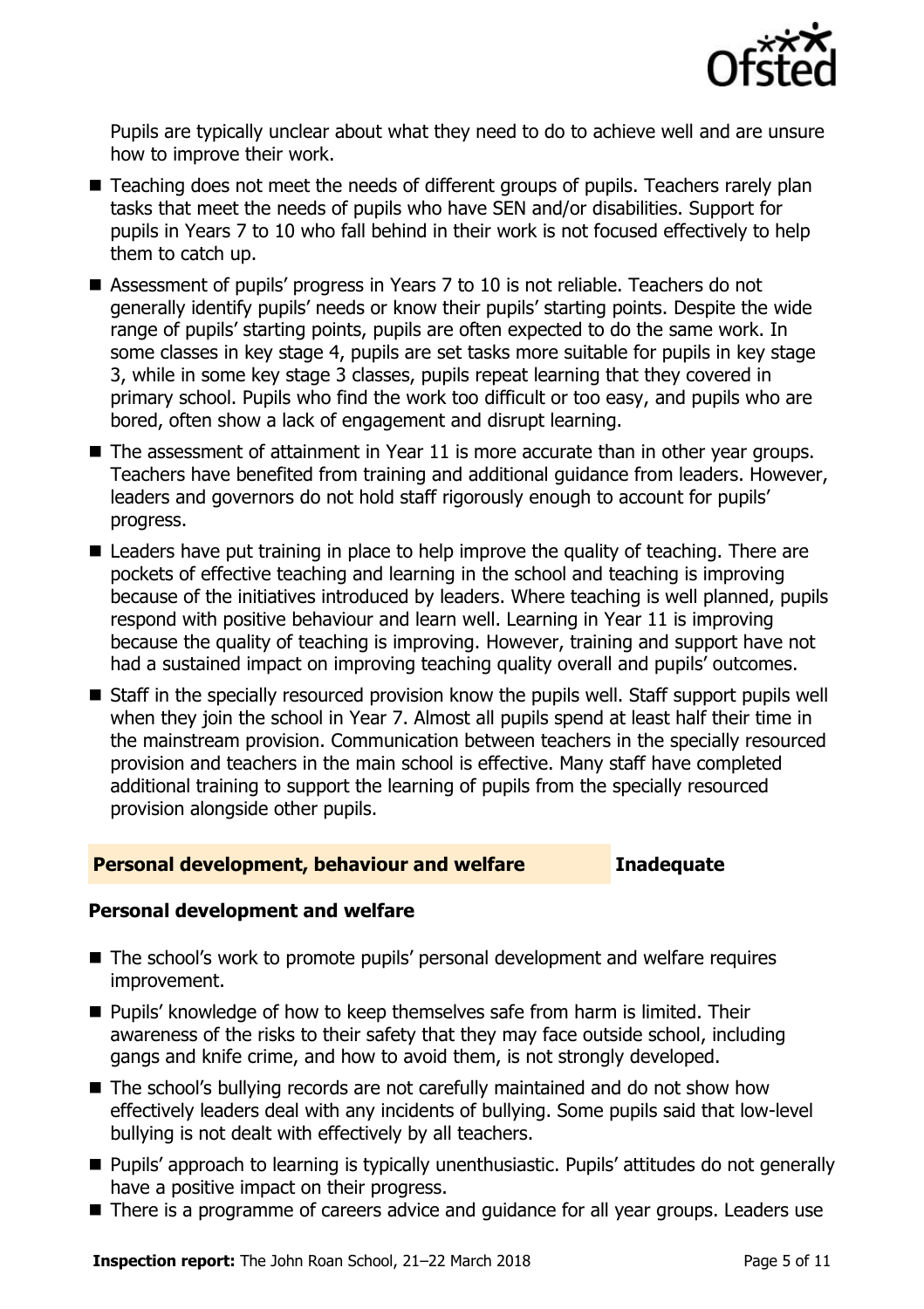

local employers effectively to support pupils in making appropriate careers choices. Guidance for pupils selecting GCSE subjects is not as helpful.

■ Leaders introduced a new, coherent approach to personal development and welfare in the autumn term 2017. The school's 'Pride' values encourage pupils to be proud, respectful, involved, determined and excellent. These values are developed through special focus days which pupils enjoy and are helping to improve pupils' personal and emotional development.

#### **Behaviour**

- The behaviour of pupils is inadequate.
- Many pupils do not control their own behaviour effectively. Younger pupils' behaviour around the school is frequently boisterous and there is a great deal of disruption in lessons and assemblies. This poor behaviour is ignored by some teachers.
- Attendance rates are below the national average and persistent absence is well above the national average. Many pupils arrive late to school and are late to lessons during the day. Rates of attendance for disadvantaged pupils, pupils who have SEN and/or disabilities and White British pupils are well below the overall school averages. Last term, leaders ensured that the system for tracking pupils' attendance was sharper than in previous years. There was a slight improvement in overall attendance in the autumn term in comparison with the same term last year.
- **Pupils' attendance and behaviour in alternative provision is checked by leaders. Most of** these pupils have improved their attendance because of the effective support provided in the alternative provision. Several pupils have improved their behaviour and are now back in school.
- Fixed-term exclusions for poor behaviour have risen over time. The school's records show that boys, disadvantaged pupils and pupils who have SEN and/or disabilities have higher rates of exclusion from school than other pupils. Pupils at risk of exclusion are not well supported.
- Since the headteacher designate joined the school, leaders have introduced a new behaviour policy and new approaches to managing pupils' behaviour. This has already secured improvements to pupils' behaviour in key stage 4 and the sixth form.

### **Outcomes for pupils Inadequate**

- Pupils' GCSE results in 2017 show that overall progress by the end of Year 11, including in mathematics, English and science, was well below that of pupils nationally. Pupils' progress from all starting points was consistently low. Middle-attaining pupils made the weakest progress.
- The percentage of pupils achieving a strong pass in GCSE English and mathematics was well below the national average. Boys' progress was considerably below that of girls. Progress and attainment in 2016 examinations were also below average. In 2016 and 2017, disadvantaged pupils and pupils who have SEN and/or disabilities made inadequate progress.
- Pupils in the mainstream school who have SEN and/or disabilities are not well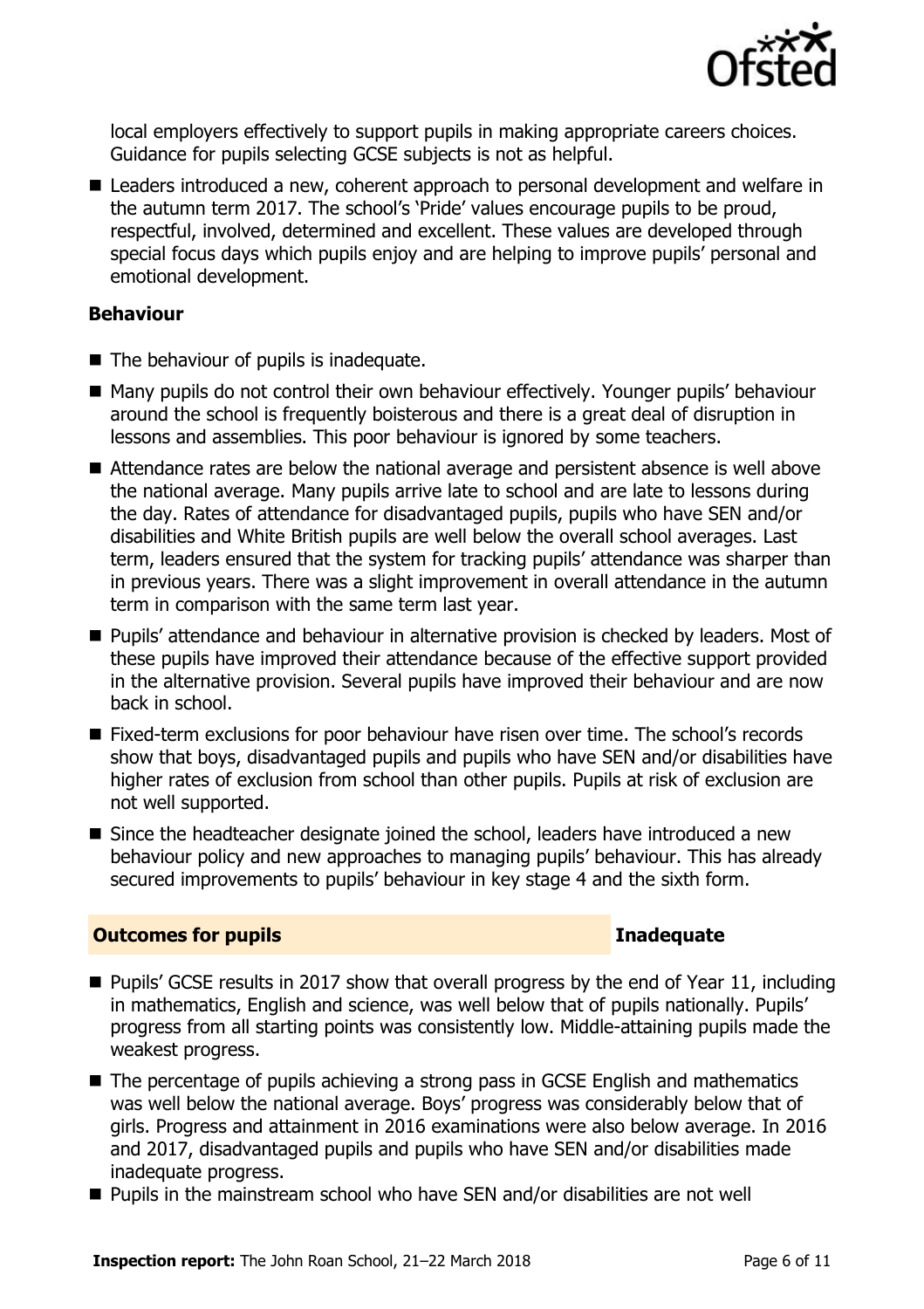

supported and do not make the progress they are capable of.

- Outcomes and progress for disadvantaged pupils are poor because additional funding for eligible pupils is not is not used well.
- **Pupils' work in books, in all subjects, indicates that, overall, pupils currently at the** school make weak progress over time. Many pupils in Year 7 and Year 8 produce work which is often untidy.
- **Pupils make strong progress in the specially resourced provision. Parents appreciate** the support their children receive.
- **Pupilla** are positive about the impact of the programme of careers advice and guidance. In 2017, a high proportion of pupils progressed to training and employment. This reversed the downward trend of previous years.

#### **16 to 19 study programmes Requires improvement**

- In the sixth form, new leadership has introduced new systems for target-setting and tracking students' progress. Leaders are ambitious and determined to bring about improvements in students' outcomes in A-level examinations.
- Students following applied courses, including sports science, health and social care and information technology, achieve well in comparison with national averages. This is because the applied courses suit students' needs and interests and teaching is more effective than on other courses. Students who need to improve their mathematics and English GCSE grades achieve outcomes which are in line with national averages.
- Attainment and progress at A level is broadly average. Teaching is not routinely challenging, particularly for the most able students. In AS-level examinations reported in 2017, students' progress in mathematics, biology, history and psychology was not as strong as in other subjects. In A-level examinations in 2017, students' progress in psychology, chemistry and geography was not as strong as other subjects.
- Teachers' assessments of students' attainment and progress are generally accurate. Assessment information for current Year 13 students suggests that their progress at A level is better than in previous years.
- Leaders ensure that students experience a wide range of work-related activities. Students receive effective careers advice and are well prepared for university. High numbers of students continue their education in Year 13 after Year 12. Students typically move on to university and employment when they leave the school. They enjoy the range of extra-curricular activities and revision support that the school offers.
- Students feel safe and are taught how to keep themselves safe. They learn how to avoid dangers such as radicalisation and knife crime. Students develop leadership skills through organising charitable events. They also take responsibility as mentors to younger pupils.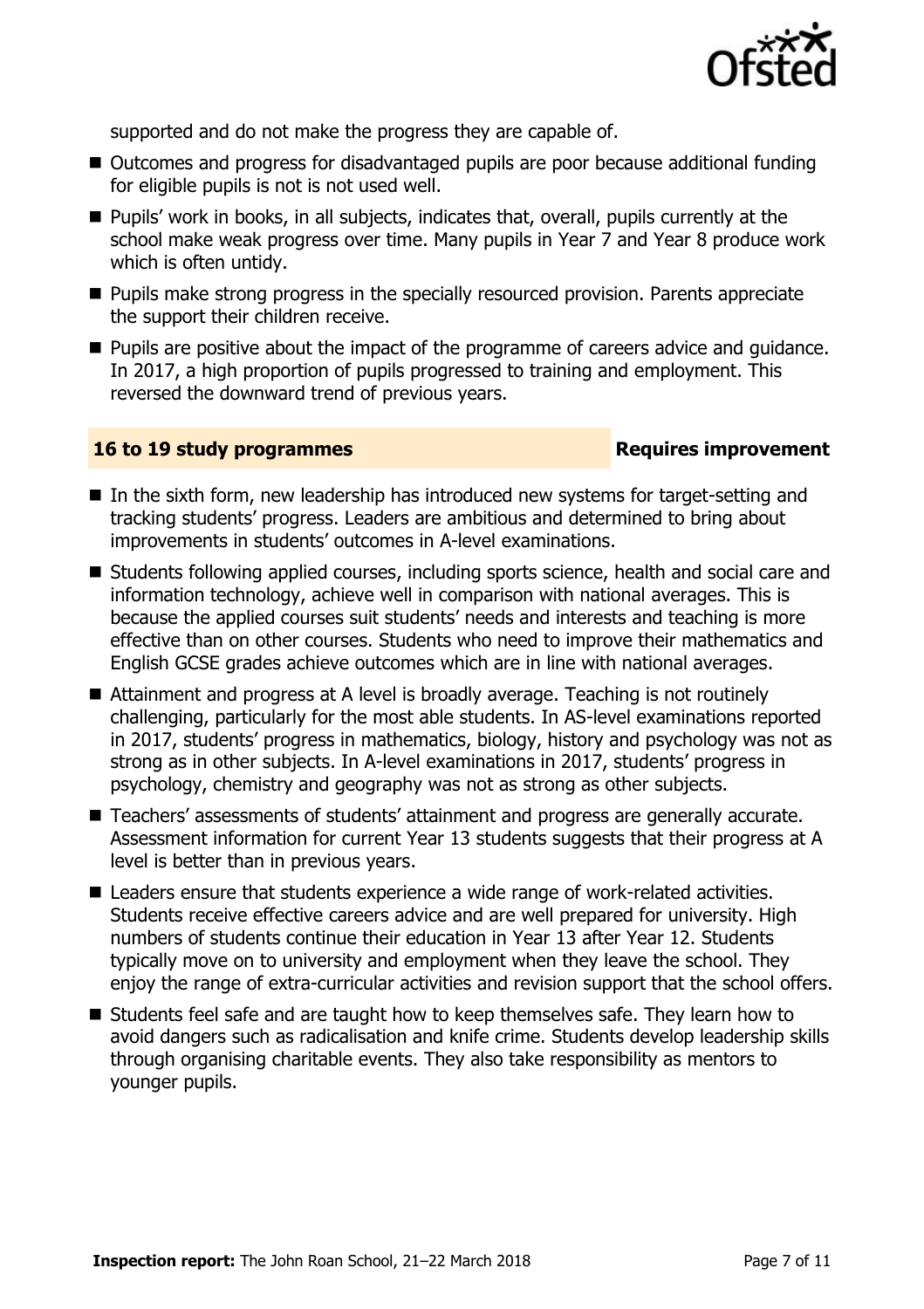

# **School details**

| Unique reference number | 100192    |
|-------------------------|-----------|
| Local authority         | Greenwich |
| Inspection number       | 10037695  |

This inspection of the school was carried out under section 5 of the Education Act 2005.

| Type of school                                           | Secondary comprehensive           |
|----------------------------------------------------------|-----------------------------------|
| School category                                          | Foundation                        |
| Age range of pupils                                      | 11 to 18                          |
| Gender of pupils                                         | Mixed                             |
| Gender of pupils in 16 to 19 study<br>programmes         | Mixed                             |
| Number of pupils on the school roll                      | 1,241                             |
| Of which, number on roll in 16 to 19 study<br>programmes | 160                               |
| Appropriate authority                                    | The governing body                |
| Chair                                                    | <b>Christine Whatford</b>         |
| Headteacher designate                                    | Cath Smith                        |
| Telephone number                                         | 020 8516 7555                     |
| Website                                                  | www.thejohnroan.greenwich.sch.uk  |
| Email address                                            | info@thejohnroan.greenwich.sch.uk |
| Date of previous inspection                              | 21-22 November 2013               |

### **Information about this school**

- There have been many changes in staff over recent years, including in the senior and middle leadership teams. There have been five headteachers in three years. The headteacher designate started to support the school's work in September 2017 and was appointed in February 2018. She currently works four days in school each week. She will take up her full-time post as headteacher in September 2018.
- The school runs specially resourced provision, a specialist autistic spectrum disorder unit, which supports 14 pupils aged from 11 to 16.
- The school uses the Greenwich local authority alternative provision.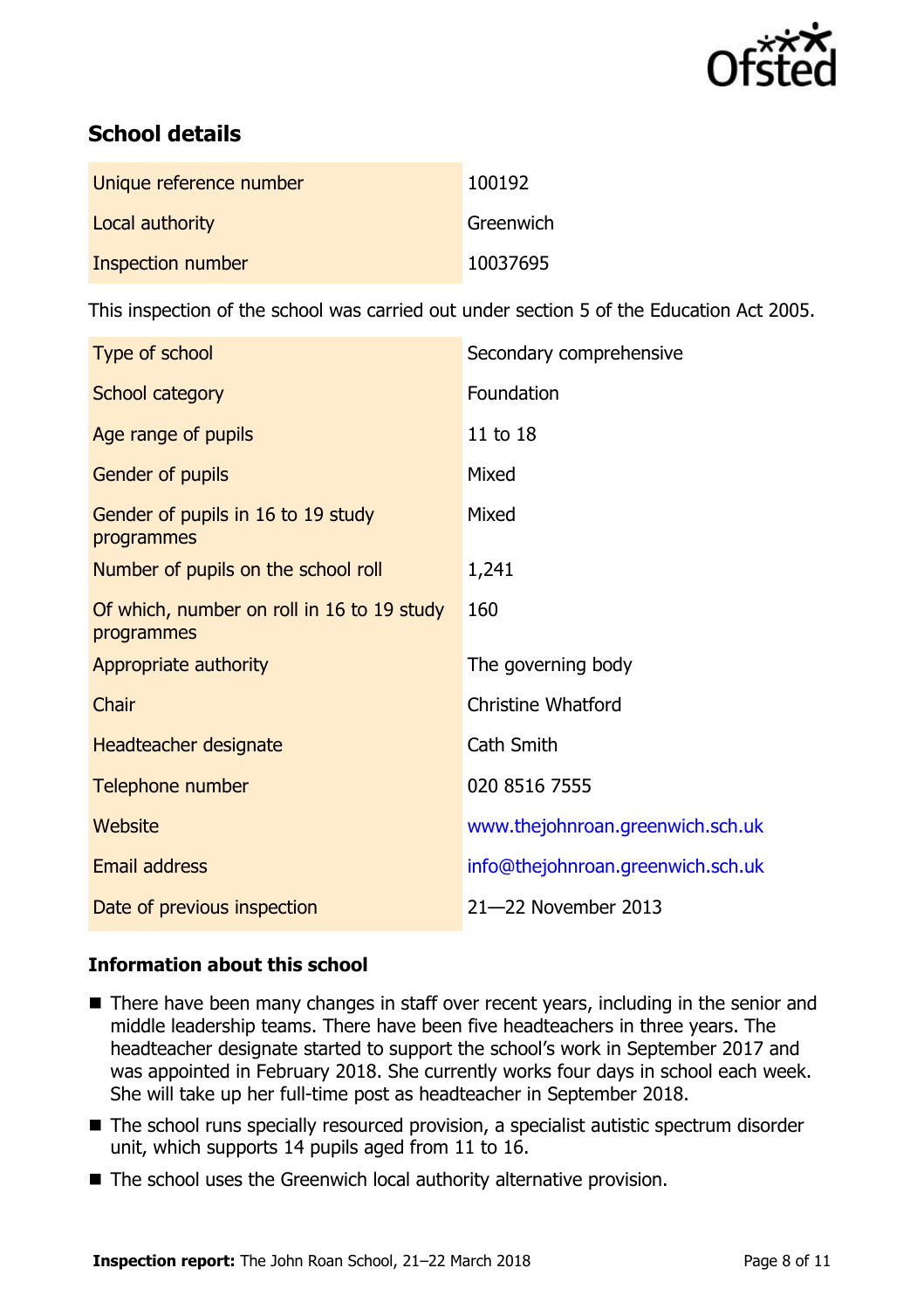

- Governors brokered support from the University Schools Trust.
- The school does not meet the current government floor standards.
- The school meets the Department for Education's definition of a coasting school based on key stage 4 results for the period 2015 to 2017.
- The school is based on two sites. Pupils in Years 7 and 8 are on the Maze Hill site. Years 9 to 11 are based on the Westcombe Park site. Sixth form students are based on both sites.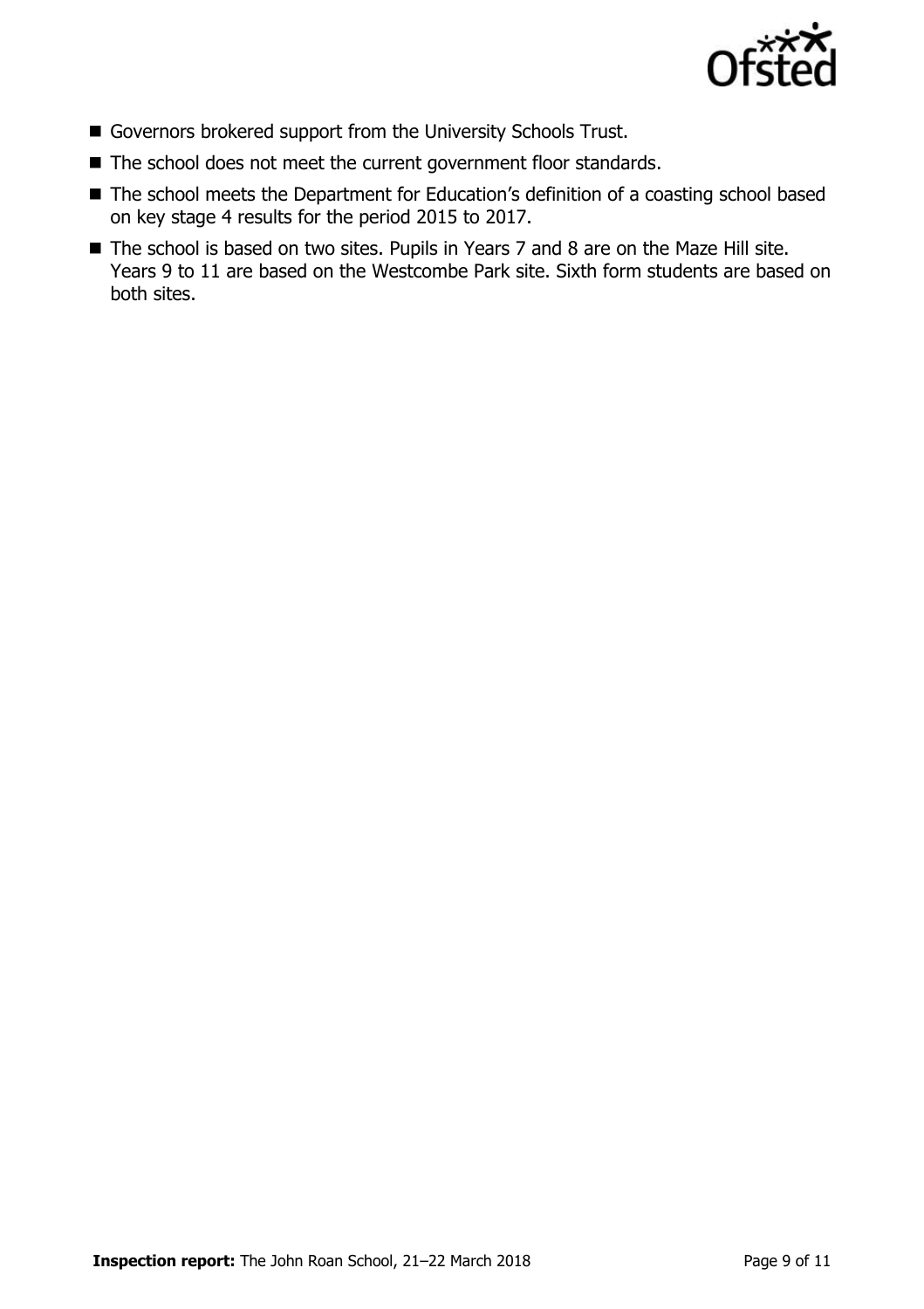

# **Information about this inspection**

- Inspectors visited classes across all key stages and subject areas. They looked in pupils' books to review progress over time. They also visited two assemblies.
- Inspectors met with pupils, teachers, middle and senior leaders and governors. The lead inspector met with representatives of the local authority and from the University Schools Trust. Inspectors reviewed a range of school documents relating to pupils' behaviour, safety, teaching and learning, and pupils' progress and attainment.
- Inspectors considered 245 responses from parents, 16 responses from pupils and 54 responses from staff to the Ofsted online questionnaires. They also reviewed the school's questionnaires from staff, pupils and parents which were conducted recently.

#### **Inspection team**

| Joan McVittie, lead inspector | Ofsted Inspector |
|-------------------------------|------------------|
| Jenny Gaylor                  | Ofsted Inspector |
| Jo Jones                      | Ofsted Inspector |
| <b>Beverley Johnston</b>      | Ofsted Inspector |
| Johanna Davey                 | Ofsted Inspector |